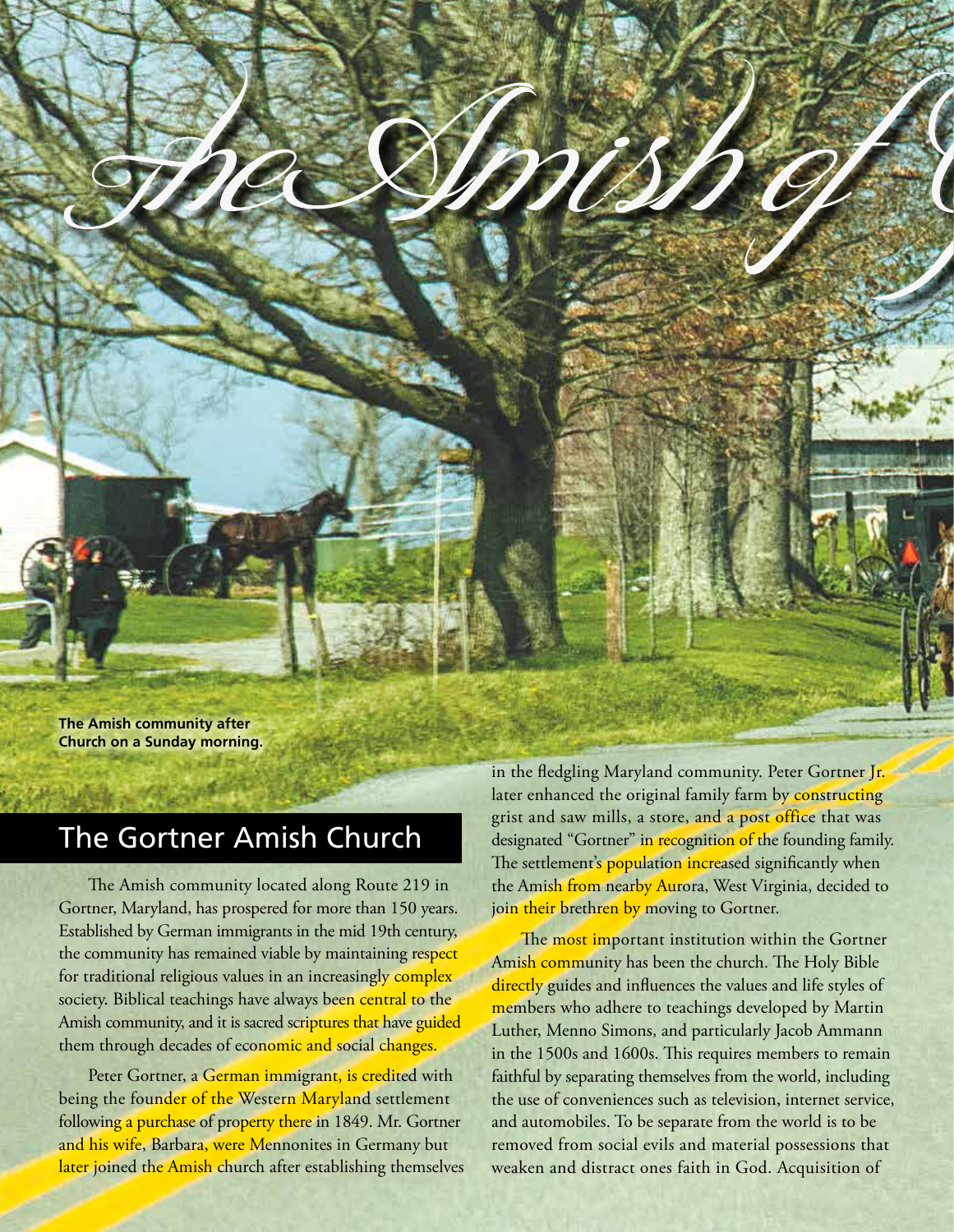Written by: **Dan Whetzel** Photography by: Lance C. Bell

material goods that characterizes much of modern American culture has been avoided by the Amish.

Those unfamiliar with the Amish believe they are uniform in lifestyle, including dress apparel and modes of transportation. Such is not the case because each congregation has autonomy to interpret certain teachings. The Ordnung, or Ordinances, provide the basic principles that help apply biblical teachings to contemporary life styles. Application of the principles varies among communities depending on the views of the congregations. Once decisions are made by the congregation, however, members are expected to obey.

While there is typically diversity among communities, the Gortner Amish are unique because they welcome Old Order minded and New Order minded members within one church body. Old and New Order Amish hold differing views on the use of electricity, dress styles, Sunday School, participation in mission work, Bible study, and the use of certain conveniences. Amish congregations are typically



m o u n d i s c o v e r i s 333

<u>CODICI</u>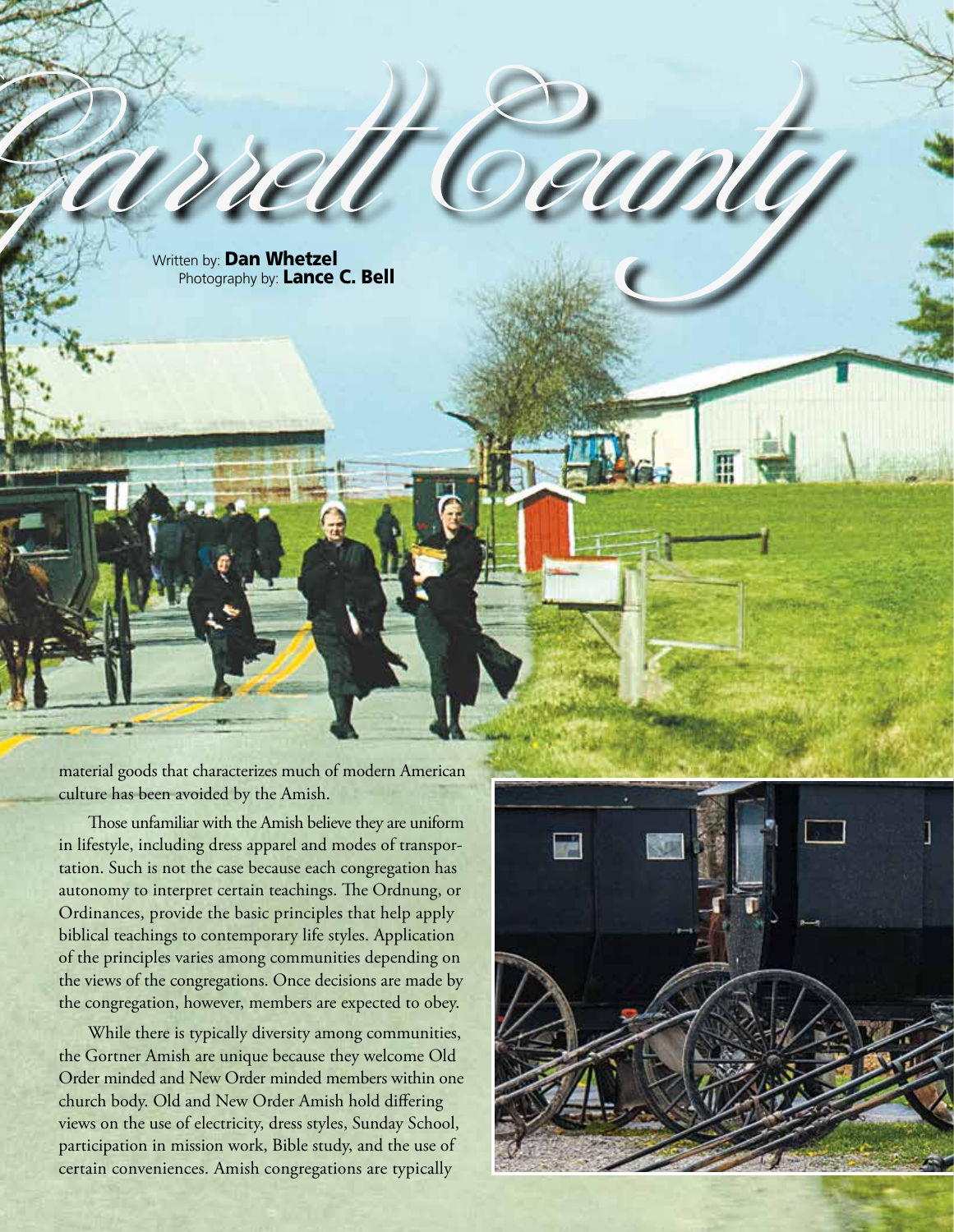



small, uniform in practices, and centered on bi-weekly services held in members' houses. The more inclusive approach taken by the Gortner church has created the

largest Amish congregation in the United States; seventyone households regularly attend worship services in their church located on Mason School Road.

## Garrett's Amish Today

Diversity within the Gortner congregation began to appear during the 1960s when health regulations were implemented by the state of Maryland governing the production and distribution of Grade A milk. Old Order Amish refrained from using electricity that would be required to operate automatically timed and temperature controlled dairy equipment. The traditional method of collecting milk in two handled metal containers was regulated out of business. Since most Amish owned dairy cattle, the use of electricity was vigorously debated because acceptance would influence their traditional lifestyle and occupations.

Those in favor of electrical service held the view that its use was vital to their livelihood. One long time church

**Above: The Reuben Peachey farm.**

**Inset: Menno Brennamien working at a barn raising.**



member recalled the discussions. "Those favoring the use of electricity believed that if we couldn't make a living on the farm, we would be losing a place to raise our children. It wasn't that we welcomed the change; it was more of a necessity. Farming is important to the Amish because the work we do there is a good way to teach children responsibility."

Another member holding Old Order views considered the issue differently and expressed concerns that electrical service would bring the Amish closer to modern conveniences and a worldlier lifestyle. He stated, "I told them if electricity came, it wouldn't stay in the barn for long. And it didn't. The change wasn't necessary for me."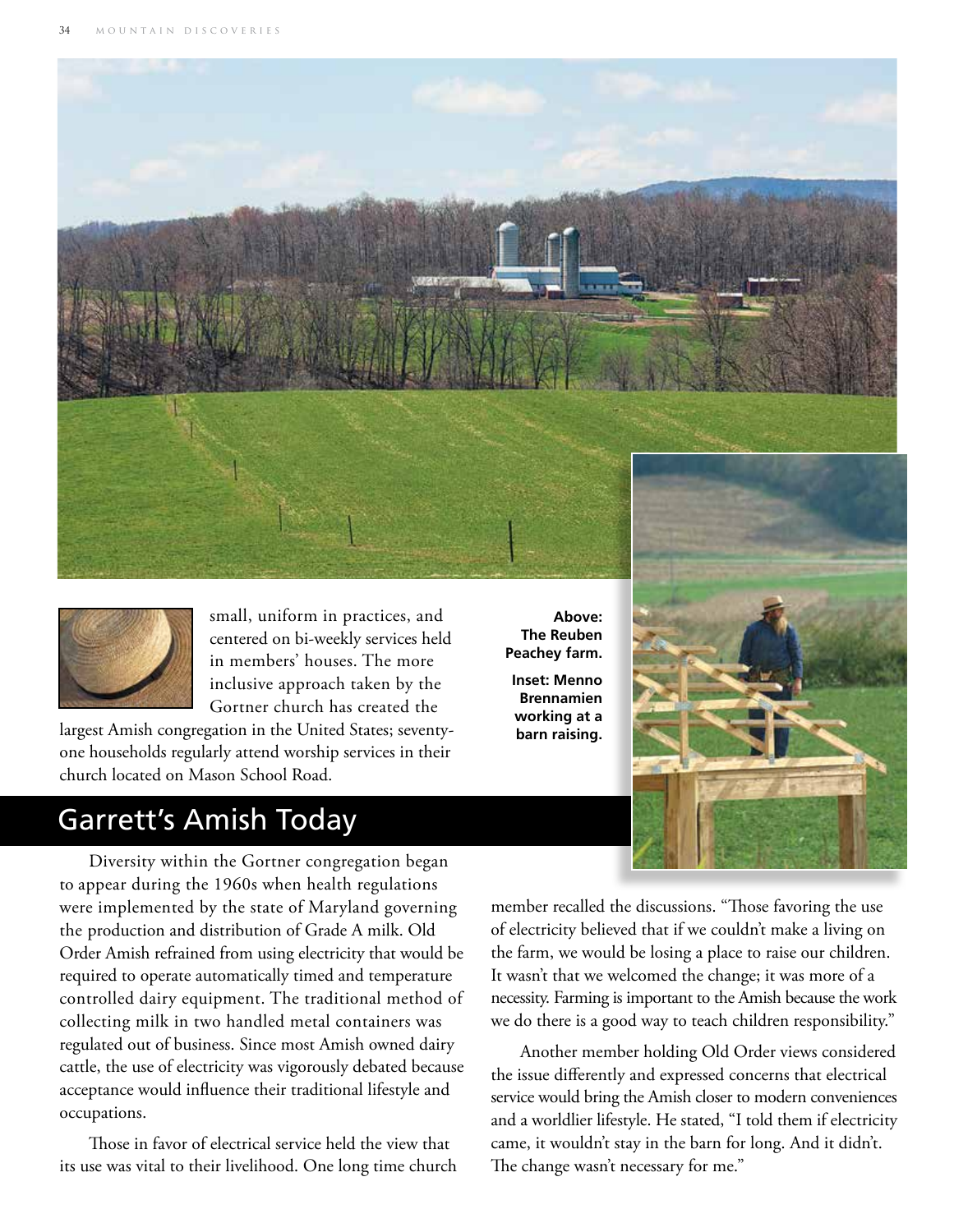



## **Inset: Women from the Sewing Circle gather at the Pleasant Valley Community Center to make comforters for CAM (Christian Aid Ministry).**

Most members of the Amish community eventually agreed to accept the limited use of electricity. In the spirit of cooperation, the church did not divide into two districts but instead elected to become a New Order congregation that would embrace Old and New Order minded members.

State regulations were not the only cause for change in the community. One of the most pressing concerns was figuring out how to be competitive with limited crop yields. In recent times the American economy experienced small farm consolidations leading to agri-businesses and more efficient operations.

 Faced with the economic realities of agribusiness and reduced opportunities to purchase land, some Amish entered nontraditional occupations including, carpentry, baking, masonry, and construction. Most Amish, however, chose to remain in farming and accepted the use of diesel tractors to increase efficiency while their commercial brethren embraced telephones and fax machines to communicate with customers. Acceptance of electric ovens, lights, and refrigerators were also gradually integrated into some Amish communities even though they were not essential for economic survival.

Gortner's adaptions to contemporary life have evolved in a systematic manner. According to Curtis Duff, a member of the Gortner Church, "We understand that changes will occur. At the same time, we hold certain principles as being important to us. We use those principles to blend the past with the present. Church and family are important to the Amish, so we strive to maintain a simple lifestyle keeping focused on them."

Defining the meaning of a simple lifestyle has become increasingly difficult because of the proliferation of electronic devices that enhance business operations while fostering social interaction; one is not easily separated from the other. Recent discussions focusing on cell phones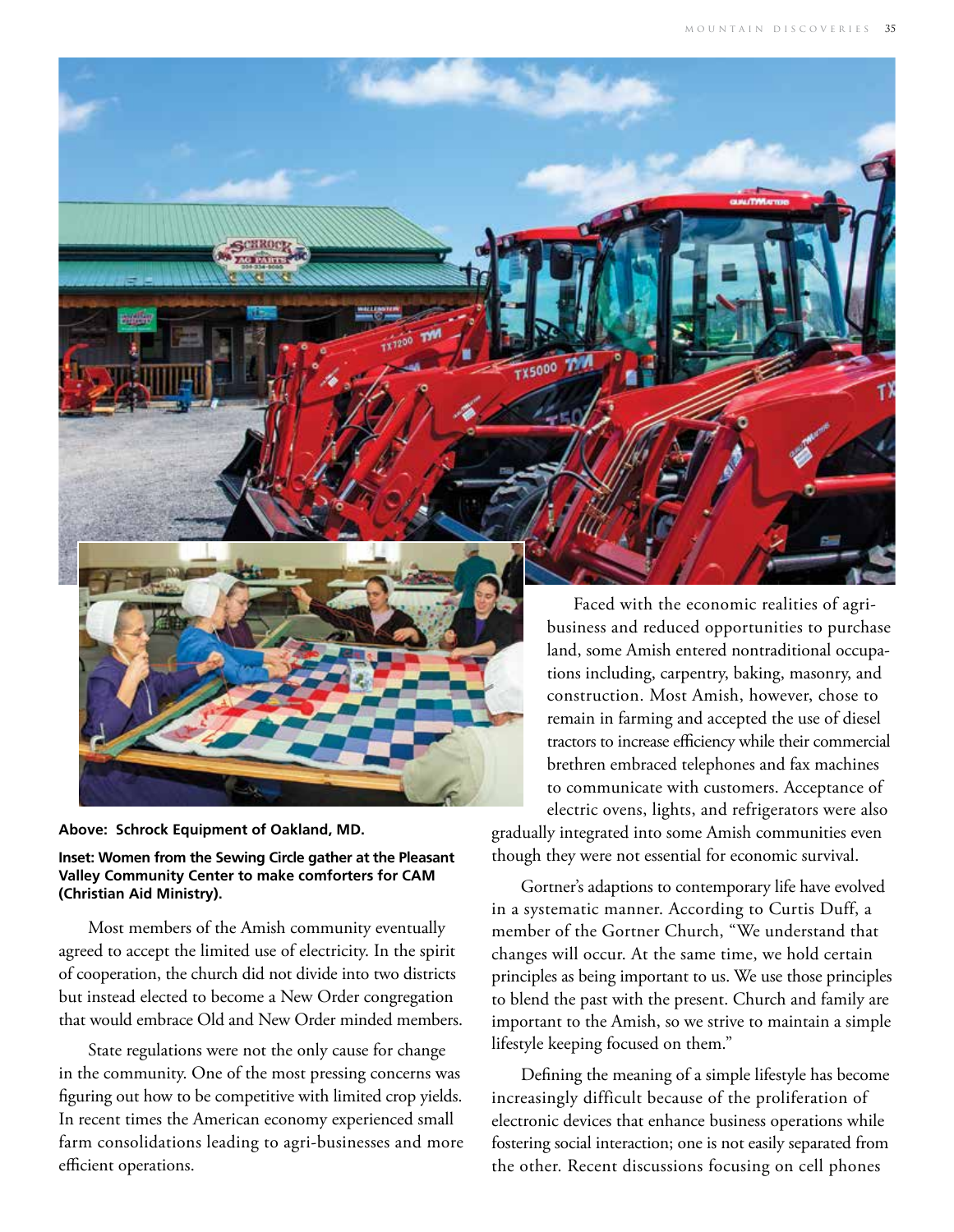

**Amish students are joined by family and friends for a day of fellowship during "Family Day" at Swan Meadow School.**

could be considered an extension of past conversations concerning telephone use. While most Old Order Amish refused to embrace the devices, others sometimes used a communal telephone or an English (non Amish) neighbor's private phone. As one member of the local church stated, "The Amish were using phones that belonged to their neighbors, so using telephones was a practical change for the Amish. As long as we don't compromise biblical principles, we are not opposed to the phone service. The device was never the issue; it was more of a concern about what the device might bring."

Acceptance of the telephone has been eclipsed by more recent discussions concerning internet service. According to a resident, "Our guiding principle is whether the device will promote or destroy a sound Christian life. We have to visualize what technology will do to our children. We know our children will find things on the internet that are not good, so we do not allow it."

Internet service has grown to affect many aspects of contemporary life. One congregation member recently decided to change occupations because internet service was his only means of accessing a spare parts inventory and related correspondence for his business. Conscience and

biblical principles were paramount factors in reaching the decision that was brought before the church.

 Devices that are considered useful for work or personal safety are not a problem for church members, nor is it correct to assume the Amish automatically reject all new technology. "Cell phones and fax machines have gained acceptance in recent years for business purposes and for use by farmers who are often working alone in the fields. Mennonite historian John Hostetler correctly summarized our approach toward new technology when he stated the Amish want to control technology, not have technology control the Amish," stated Mr. Duff.

According to Mr. Duff, "The necessity for change has affected most Amish communities because farming has been changing for years. Our family recently bought additional land to expand but in some Amish communities, additional land isn't available, and the existing farms have been subdivided for two or three generations, so they can no longer be divided. Cottage industries have developed, and we have some of that process in Gortner."

Recent changes have involved the application of sophisticated agricultural skills and methods, such as Yoder's Tomatoes where family members utilize hydroponic technology to nurture the fruit. The cultivation of plants grown in nutrient solutions defies the traditional image of a rural landscape.

Amish and Mennonite owned businesses in the Gortner area now include a variety of enterprises: Elijah Bender's Farrier Service, Yoder's Fabrics, Paul Yoder's Pioneer Seeds, Blue Ribbon Concrete, Schrock's Equipment, Pleasant Valley Dream Rides, Pleasant Valley Greenhouse, Beachy's Barns, Sugar and Spice Bakery, Valley View Country Store, Albark Kennels, Eastern Horizon Enterprises, Kinsinger Central Tractor, Matt's Diggin's, Mt. Valley Produce, Ridgidply Rafter, Yoder's Tire, Lynndale Greenhouse,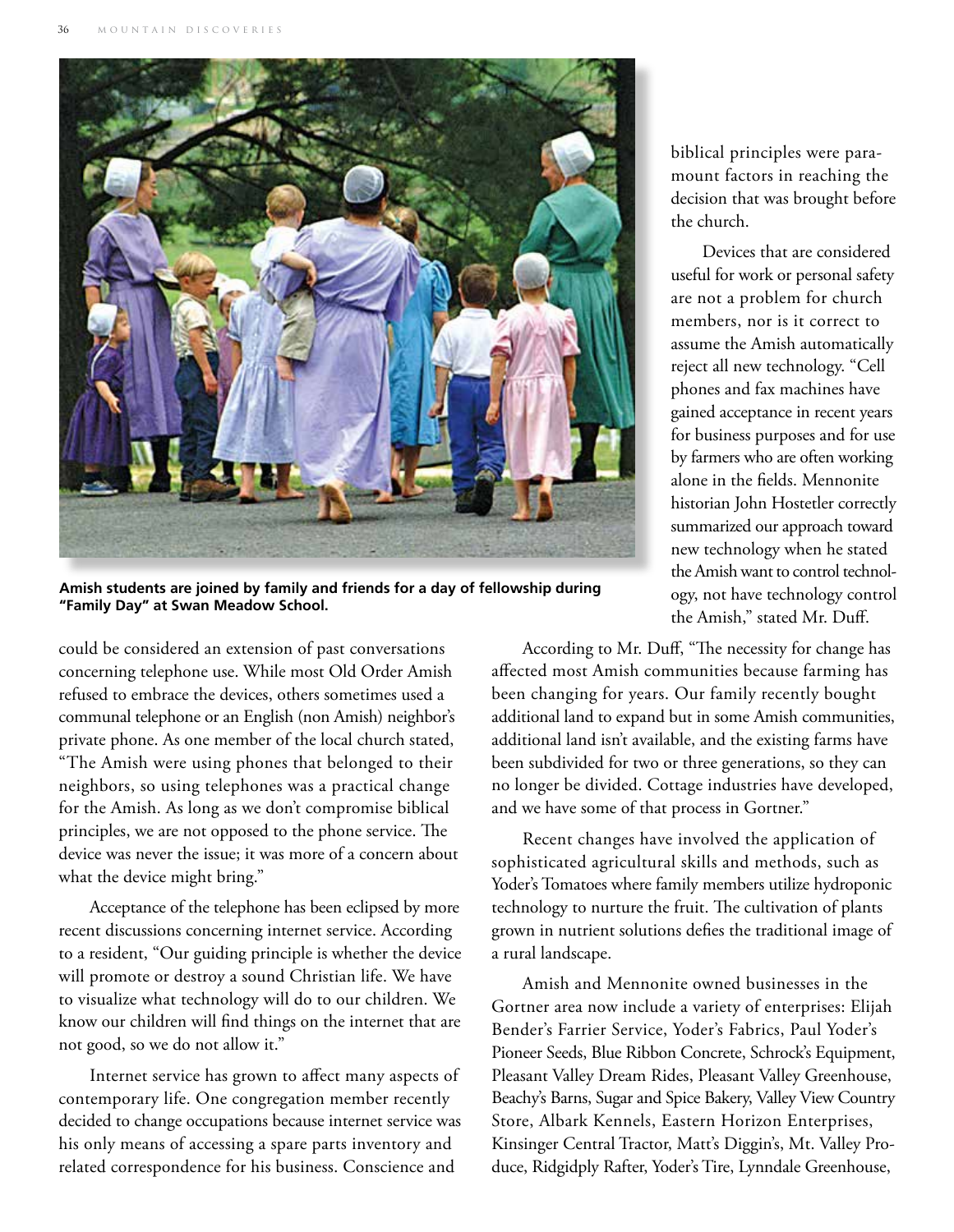

**Children at play (clockwise from left): Joanna Beachy, Alivia Swartzentruber and Eric Swartzentruber.**

**Inset below: Susannah Kauffman.**

Kards by Karen, CN Metals, Pleasant Valley Custom Butchering, Sam Yoder's Produce, and Mark's Welding. A survey of all Gortner businesses reveals that most are service related, thereby emphasizing the diverse economic environment of the region.

Change has not diminished volunteer efforts that have been a hallmark of Amish life. The Gortner Amish actively support the Christian Aid Ministry (CAM), a nonprofit umbrella organization for conservative Mennonite and Amish churches that responds to natural disasters, supports overseas missions, and coordinates a number of relief efforts that minister to the physical and spiritual needs of individuals. Gortner Garment Charities, located in the old Amish church building, annually accounts for more than 2,000 bags of clothing that are directed to needy individuals by CAM. The volunteer efforts are accomplished quietly and without material rewards. As one church member explained, "If people see God in your life, they will ask about Him."

Quilting and sewing also remain a vibrant part of the women's community. The "Sewing Circle," formed in the 1960s, involves a monthly gathering at the Pleasant Valley Community Center where creativity is combined with fellowship. Daughters typically learn the quilting skills following the 8th grade of formal schooling and may participate in the sessions. Quilts may be offered as wedding



gifts, donated for benefit purposes, treasured as family keepsakes, or sold to provide money for making comforters for CAM.

More common than quilting is the crafting of comforters, a type of two layered blanket typically made with insulating materials between the fabric layers. The layers are fastened in place by "comfort knots" that also help to form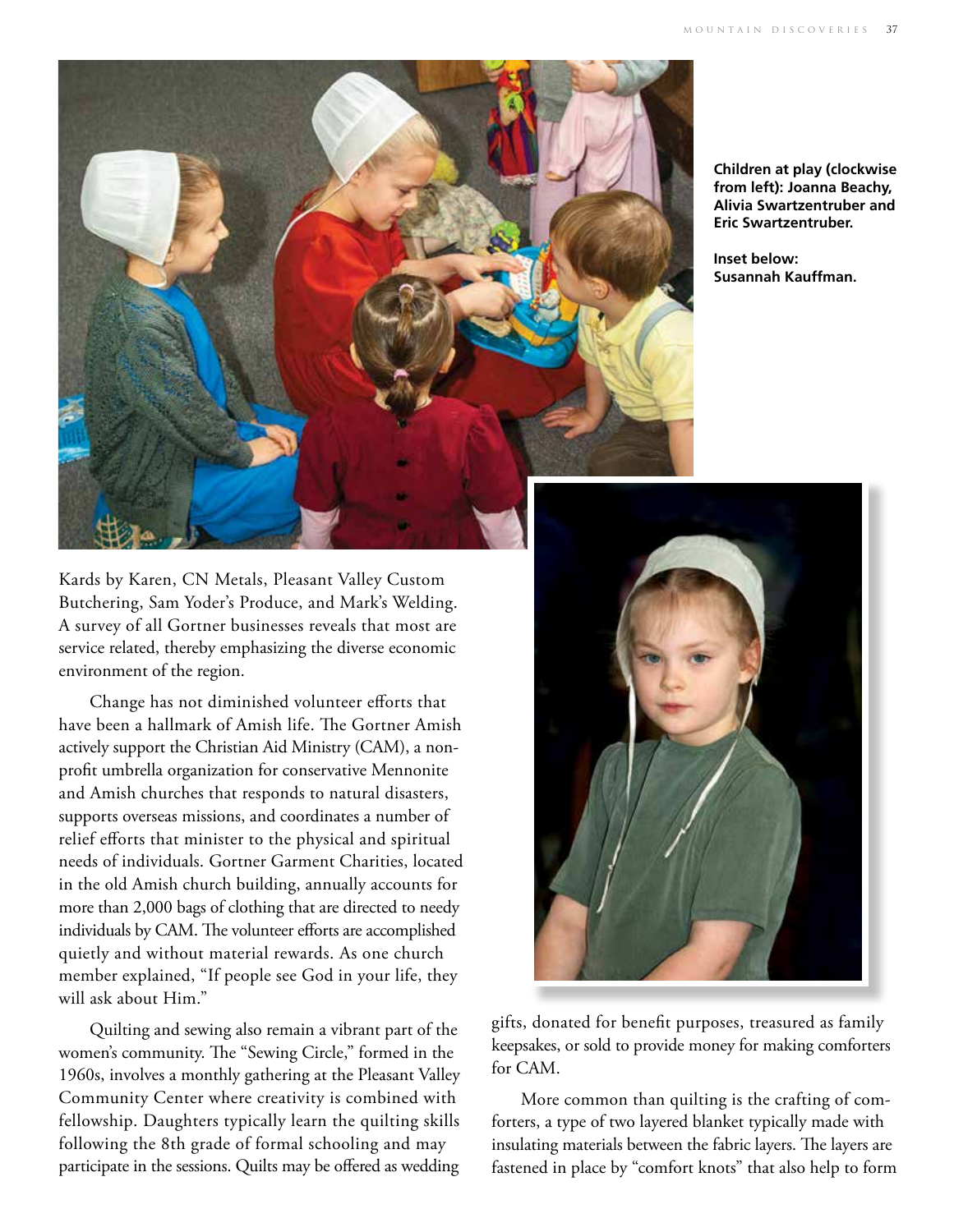a decorative pattern. While quilting takes time and enhanced skills, producing comforters is faster and more easily taught. According to a Sewing Circle member, "On a good day we can complete 15-20 comforters. We work on the comforters for the purpose of donating them through CAM to needy people in the Balkans countries and other locations. We only quilt when there is a request. Most of the time our Sewing Circle works on comforters and baby bundles." Baby Bundles are packages also donated to CAM that contain blankets, diapers, shirts, and other materials that a new mother would typically need for a new born child.

Frolics, an Amish term for volunteer work gatherings, are ongoing and recognized by the general public when barn raisings occur. Less labor intensive frolics occur regularly and draw volunteers from Somerset, Pennsylvania, and other nearby churches.

Amish traditions have been well documented in an oral history project completed by the students and staff at Swan Meadow School in 2008. "Piece of Quilt of Gortner," a 98 page booklet, is available for reference use at public libraries in Allegany and Garrett Counties and the Swan Meadow School located along Route 219 in Gortner.

Successfully adapting to changing realities has meant growth for the local Amish community and members

across the country. The Amish population is currently doubling every twenty years, thereby accelerating the move into nontraditional occupations. And there is no reason to believe the growth rate will slow. Balancing traditional values and economic survival in the modern world will require continued vigilance, thoughtful discussions, and application of biblical principles. The Gortner Amish Church has always met those challenges in the past and continues to embrace them when looking to the future. "We are used to change, and we act on it as a community. That is how we grow and prosper," summarized Mr. Duff.

"The Amish of Garrett County" *and accompanying photographic images were prepared and published with the cooperation and approval of the Gortner Amish community.*

**Below: Students of Swan Meadow School enjoy a game of baseball during "Family Day."**



**Right page (clockwise from top left): Martha Yoder, Elsie Peachey, owner, and Rachel Kauffman prepare goodies at Sugar and Spice Bakery; Ray Miller of Pleasant Valley Dream Rides with one of his young colts; Ruth Yoder of Yoder's Fabrics; Jason Bender; and Pleasant Vallley Greenhouse with its summer bonnet of petunias.**